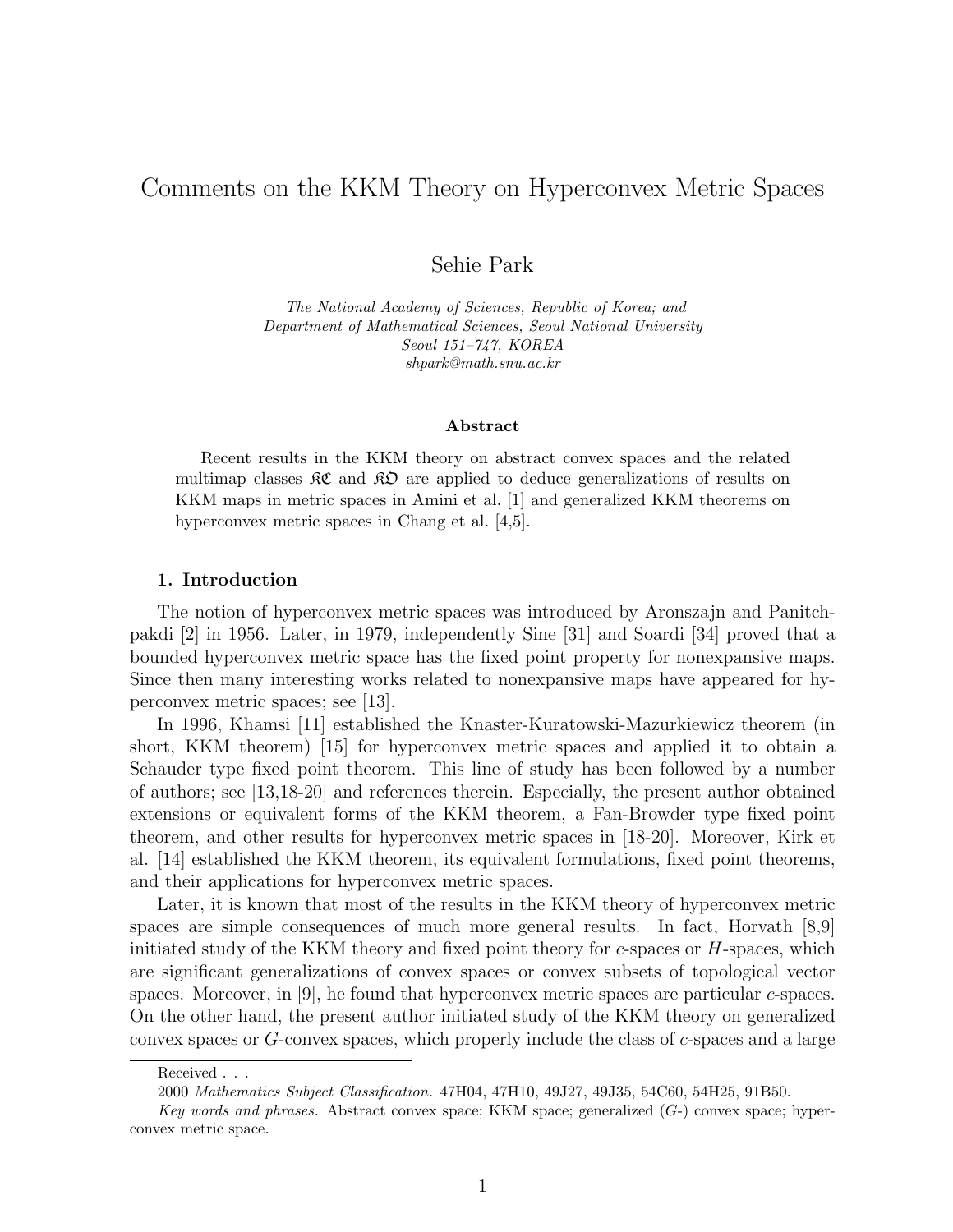number of spaces having particular type of abstract convexity; see [17,21,22,27,32] and references therein.

Recently, we generalized G-convex spaces to abstract convex spaces and introduced the multimap classes  $\mathcal{RC}$  and  $\mathcal{RD}$  related to generalizations of KKM maps; see [23-26,28-31]. As applications of our new KKM theory on abstract convex spaces, in this paper, we deduce generalizations of recent results on KKM maps for metric spaces in Amini et al. [1] and generalized KKM theorems on hyperconvex metric spaces in Chang et al. [3-6].

In Section 2, we introduce the concepts of abstract convex spaces, KKM spaces, and multimap classes  $\mathcal{RC}$  and  $\mathcal{RD}$ . Section 3 deals with four basic theorems in the KKM theory on abstract convex spaces. In Section 4, main results in [1] are extended to  $\Re \mathfrak{C}$ maps and  $\mathcal{R}D$ -maps. Section 5 deals with KKM maps in hyperconvex metric space. In fact, we show that any hyperconvex metric space is a KKM space and that all results in [4,5] can be generalized.

#### 2. Abstract convex spaces and the map classes RC and RO

Let  $\langle D \rangle$  denote the set of all nonempty finite subsets of a set D. Multimaps are also called simply maps.

**Definition.** [23-26,28-31] An *abstract convex space*  $(E, D; \Gamma)$  consists of a topological space E, a nonempty set D, and a multimap  $\Gamma : \langle D \rangle \to E$  with nonempty values. We may denote  $\Gamma_A := \Gamma(A)$  for  $A \in \langle D \rangle$ .

For any  $D' \subset D$ , the Γ-convex hull of D' is denoted and defined by

$$
co_{\Gamma} D' := \bigcup \{ \Gamma_A \mid A \in \langle D' \rangle \} \subset E.
$$

A subset X of E is called a  $\Gamma$ -convex subset of  $(E, D; \Gamma)$  relative to D' if for any  $N \in \langle D' \rangle$ , we have  $\Gamma_N \subset X$ , that is,  $\text{co}_{\Gamma} D' \subset X$ . Then  $(X, D'; \Gamma|_{\langle D' \rangle})$  is called a  $\Gamma$ -convex subspace of  $(E, D; \Gamma)$ .

When  $D \subset E$ , the space is denoted by  $(E \supset D; \Gamma)$ . In such case, a subset X of E is said to be Γ-convex if  $\text{co}_{\Gamma}(X \cap D) \subset X$ ; in other words, X is Γ-convex relative to  $D' := X \cap D$ . In case  $E = D$ , let  $(E; \Gamma) := (E, E; \Gamma)$ .

**Example.** 1. A generalized convex space or a  $G$ -convex space  $(X, D; \Gamma)$  due to Park consists of a topological space X, a nonempty set D, and a multimap  $\Gamma : \langle D \rangle \to X$  such that for each  $A \in \langle D \rangle$  with the cardinality  $|A| = n + 1$ , there exists a continuous function  $\phi_A : \Delta_n \to \Gamma(A)$  such that  $J \in \langle A \rangle$  implies  $\phi_A(\Delta_J) \subset \Gamma(J)$ .

Here,  $\Delta_n$  is the standard *n*-simplex with vertices  $\{e_i\}_{i=0}^n$ , and  $\Delta_j$  the face of  $\Delta_n$ corresponding to  $J \in \langle A \rangle$ ; that is, if  $A = \{a_0, a_1, \ldots, a_n\}$  and  $J = \{a_{i_0}, a_{i_1}, \ldots, a_{i_k}\} \subset A$ , then  $\Delta_J = \text{co}\{e_{i_0}, e_{i_1}, \dots, e_{i_k}\}.$  For details, see [17,21,22,27,32] and references therein.

2. A G-convex space  $(X, D; \Gamma)$  is called an H-space if each  $\Gamma_A$  is  $\omega$ -connected (that is, *n*-connected for all  $n \geq 0$ ) and  $\Gamma_A \subset \Gamma_B$  for  $A \subset B$  in  $\langle D \rangle$ . An *H*-space reduces to a c-space due to Horvath whenever  $X = D$ . The concepts of c-spaces, *l.c.*-spaces, and l.c.-metric spaces were extensively studied by Horvath [8,9].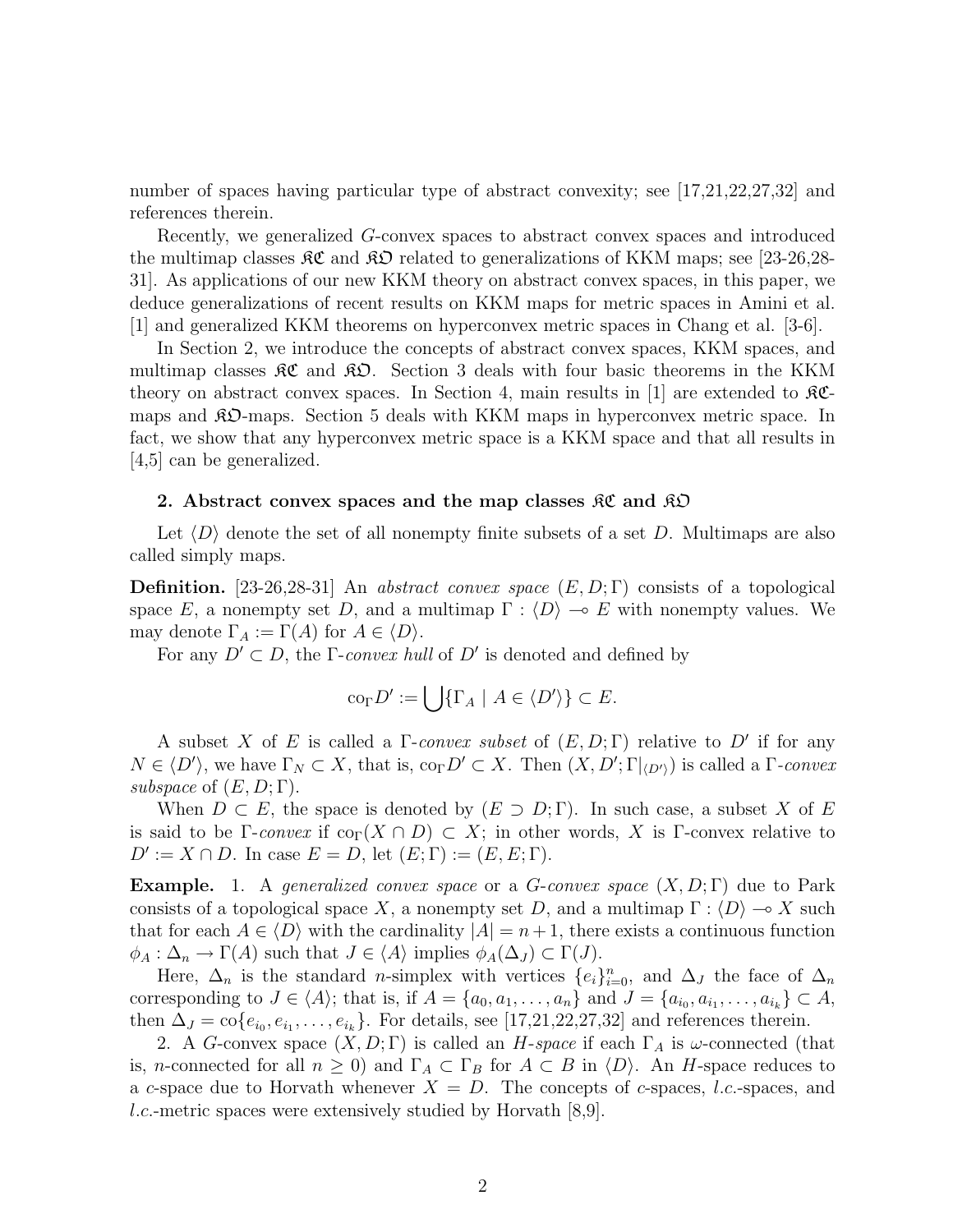3. A convex space  $(X, D; \Gamma)$  is a triple where X is a subset of a vector space,  $D \subset X$ such that  $\text{co } D \subset X$ , and each  $\Gamma_A$  is the convex hull of  $A \in \langle D \rangle$  equipped with the Euclidean topology. This concept generalizes the one due to Lassonde [16] for  $X = D$ .

4. For further examples of abstract convex spaces, see [31].

**Definition.** Let  $(E, D; \Gamma)$  be an abstract convex space and Z a topological space. For a multimap  $F : E \longrightarrow Z$  with nonempty values, if a multimap  $G : D \longrightarrow Z$  satisfies

$$
F(\Gamma_A) \subset G(A) := \bigcup_{y \in A} G(y) \quad \text{for all } A \in \langle D \rangle,
$$

then G is called a KKM map with respect to F. A KKM map  $G: D \to E$  is a KKM map with respect to the identity map  $1<sub>E</sub>$ .

A multimap  $F : E \to Z$  is called a  $\mathcal{RC}-map$  [resp., a  $\mathcal{RD}-map$ ] [23-26] if, for any closed-valued [resp., open-valued] KKM map  $G: D \to Z$  with respect to F, the family  ${G(y)}_{y\in D}$  has the finite intersection property. We denote

$$
\mathfrak{RC}(E,Z) := \{ F : X \multimap Z \mid F \text{ is a } \mathfrak{RC}\text{-map} \}.
$$

Similarly,  $\mathfrak{SO}(E,\mathbb{Z})$  is defined. Some authors use the notation  $KKM(E,\mathbb{Z})$  instead of  $\mathfrak{RC}(E,Z).$ 

**Remark.** 1. If  $1_E \in \mathfrak{RC}(E, E)$ , then  $f \in \mathfrak{RC}(E, Z)$  for any continuous function  $f : E \to$ Z. This also holds for  $\mathcal{R}\mathfrak{O}$ .

2. For any topological space Y, if  $F: E \to Y$  is a continuous single-valued map or if  $F : F \longrightarrow Y$  has a continuous selection, then  $F \in \mathcal{RC}(E, Y) \cap \mathcal{RD}(E, Y)$ .

3. For more details on the classes  $\mathcal{RC}$  and  $\mathcal{RD}$ , see [23-26,30,31].

**Definition.** An abstract convex space  $(E, D; \Gamma)$  is said to satisfy the KKM principle if, for any closed-valued [resp., open-valued] KKM map  $G: D \to E$ , the family  ${G(y)}_{y\in D}$ has the finite intersection property; that is, the identity map  $1_E \in \mathfrak{RC}(E, E) \cap \mathfrak{RO}(E, E)$ 

A KKM space is an abstract convex space satisfying the KKM principle.

Example. We give examples of KKM spaces:

1. Every G-convex space is a KKM space; see [21,29-31].

2. A connected linearly ordered space  $(X, \leq)$  can be made into an abstract convex topological space  $(X \supset D; \Gamma)$  for any nonempty  $D \subset X$  by defining  $\Gamma_A := [\min A, \max A] =$  $\{x \in X \mid \min A \le x \le \max A\}$  for each  $A \in \langle D \rangle$ . Further, it is a KKM space; see [26, Theorem 5(i)].

3. The extended long line  $L^*$  can be made into a KKM space  $(L^* \supset D; \Gamma)$ ; see [26]. But  $L^*$  is not a  $G$ -convex space.

4. For a triple  $(H, X; \Gamma)$ , where H is a hyperconvex metric space,  $X \subset H$ , and  $\Gamma_A :=$  $\overline{a}$  ${B | B$  is a closed ball containing A} for  $A \in \langle X \rangle$ , Khamsi [11] showed  $1_H \in \mathcal{RC}(H, H)$ . Horvath [9] showed that a hyperconvex metric space is an l.c. space, a particular type of H-space. Therefore, it is a KKM space.

5. Let X be a closed convex subset of a complete R-tree H. Then H is a hyperconvex metric space. Let  $G : X \to H$  be a map with nonempty closed [resp., open] values such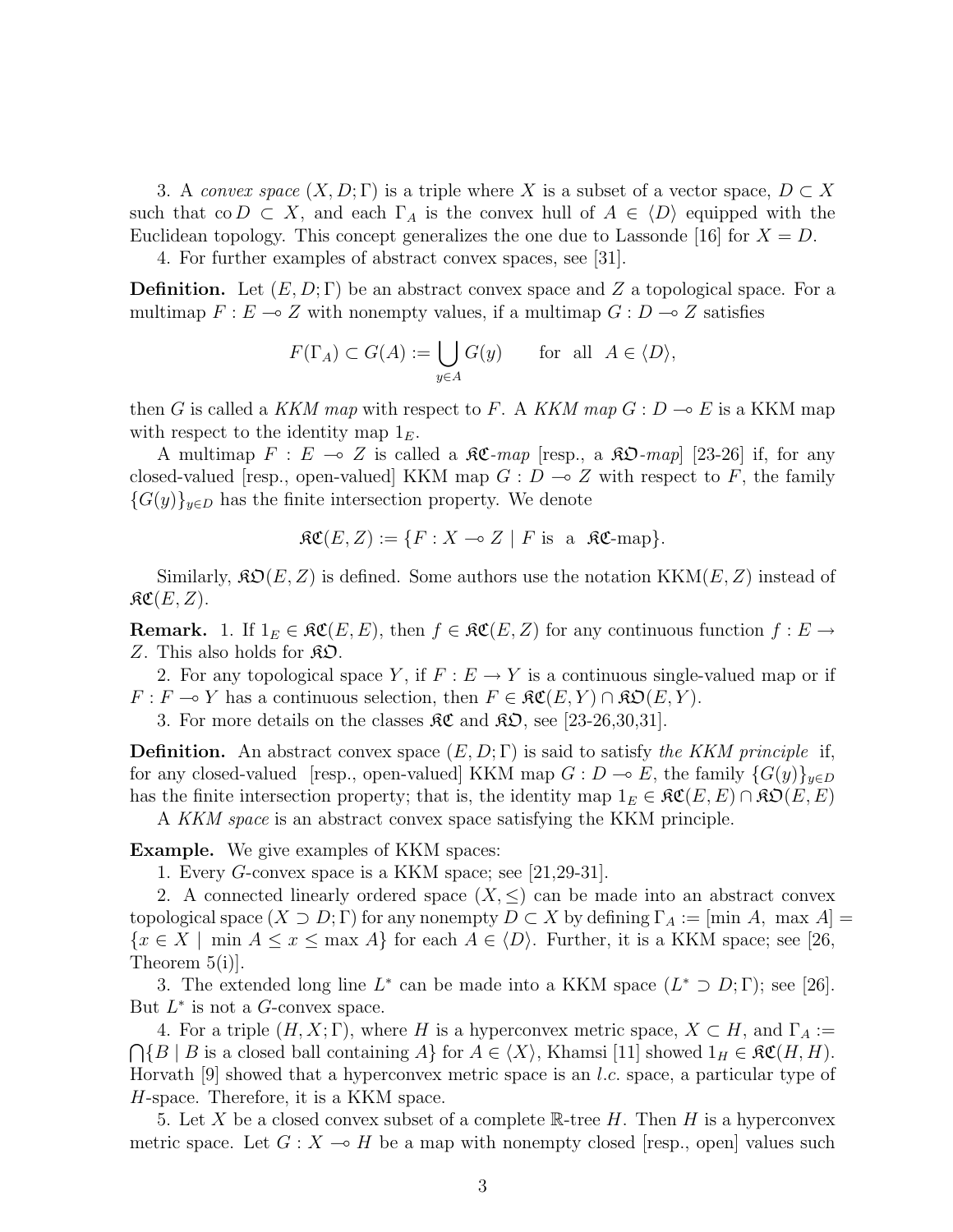that, for each finite  $A \in \langle X \rangle$ ,

$$
conv_H(A) \subset G(A),
$$

where  $conv<sub>H</sub>(A)$  is the intersection of all closed convex subsets of H that contain A. Then  ${G(x)}_{x\in X}$  has the finite intersection property; see Kirk and Panyanak [12] and Park [31]. Hence,  $(H, X; conv_H)$  is a KKM space.

**Theorem 0.** [30] Let  $(X, D; \Gamma)$  be a KKM space and  $G: D \to X$  a closed-valued KKM map. If

(1)  $\bigcap_{z \in M} G(z)$  is compact for some  $M \in \langle D \rangle$ , then we have  $\sim$ 

$$
\bigcap_{z \in D} G(z) \neq \emptyset.
$$

#### 3. Basic theorems in the KKM theory

In our KKM theory on abstract convex spaces given in [23,29], there exist some basic theorems from which we can deduce several equivalent formulations that can be used for applications. In this section, we introduce some of such basic theorems.

We begin with the following prototype of KKM type theorems:

**Theorem A.** Let  $(E, D; \Gamma)$  be an abstract convex space, Y a topological space, and  $F \in \mathfrak{RO}(E, Y)$  [resp.,  $F \in \mathfrak{RC}(E, Y)$ ]. Let  $G : D \to Y$  be a map such that

 $(A.1)$  for any  $N \in \langle D \rangle$ ,  $F(\Gamma_N) \subset G(N)$ ; and

 $(A.2)$  G is open-valued [resp., closed-valued].

Then for each  $N \in \langle D \rangle$ ,  $F(E) \cap \bigcap \{G(y) \mid y \in N\} \neq \emptyset$ .

**Remark.** 1. If  $E = Y$  and if the identity map  $1_E = F \in \mathcal{R}(E, E)$ , then Condition (A.1) says that G is a KKM map; see Theorem 0.

2. If  $E = Y = \Delta_n$  is an *n*-simplex, D is the set of its vertices, and  $\Gamma = \infty$  is the convex hull operation, then the celebrated KKM theorem [15] says that  $1_E \in \mathfrak{RC}(E, E)$ .

3. If D is a nonempty subset of a topological vector space  $E = Y$  (not necessarily Hausdorff), Fan's KKM lemma [7] says that  $1_E \in \mathcal{RC}(E, E)$ .

4. For another forms of the KKM theorem for convex spaces, H-spaces, or G-convex spaces and their applications, there is a large number of works; see [8,9,14,16,21,29] and references therein.

From Theorem A, we have another finite intersection property as follows:

**Theorem B.** Let  $(E, D; \Gamma)$  be an abstract convex space, Y a topological space, and  $F \in \mathfrak{SO}(E, Y)$  [resp.,  $F \in \mathfrak{SC}(E, Y)$ ]. Let  $G : D \multimap Y$  and  $H : E \multimap Y$  be maps satisfying

 $(B.1)$  G is open-valued  $[resp., closed-valued]$ ;

(B.2) for each  $x \in E$ ,  $F(x) \subset H(x)$ ; and

(B.3) for each 
$$
y \in F(E)
$$
,  $M \in \langle D \setminus G^{-}(z) \rangle$  implies  $\Gamma_M \subset E \setminus H^{-}(z)$ .

Then  $F(E) \cap$  $\{G(z) \mid z \in N\} \neq \emptyset$  for all  $N \in \langle D \rangle$ .

The following coincidence theorem follows from Theorem B.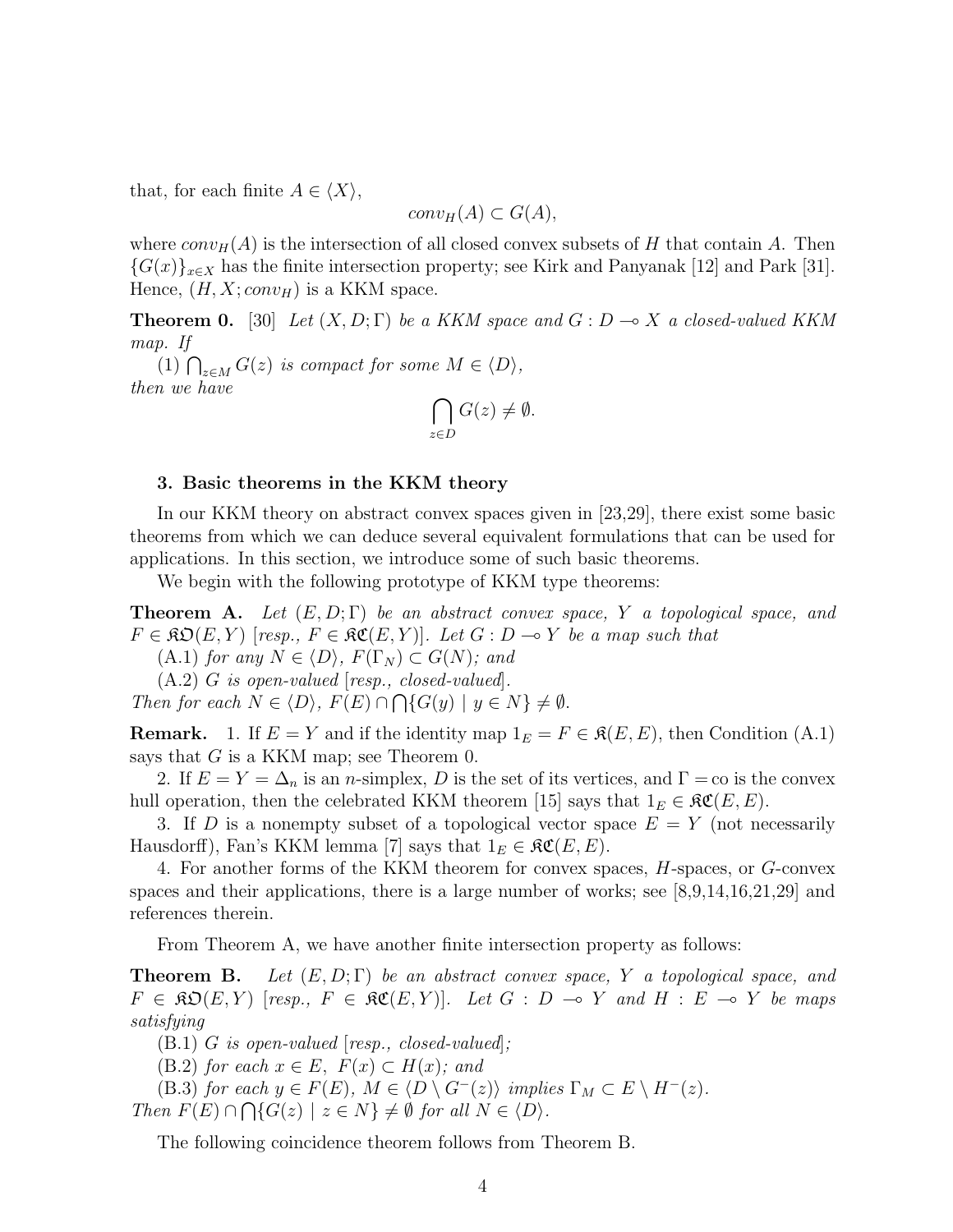**Theorem C.** Let  $(E, D; \Gamma)$  be an abstract convex space, Y a topological space, S : D  $\rightarrow$  $Y$ ,  $T : E \rightarrow Y$  maps, and  $F \in \mathfrak{RO}(E, Y)$  [resp.,  $F \in \mathfrak{RC}(E, Y)$ ]. Suppose that

 $(C.1)$  S is open-valued [resp., closed-valued];

(C.2) for each  $y \in F(E)$ ,  $\text{co}_{\Gamma}S^{-}(y) \subset T^{-}(y)$ ; and

(C.3)  $F(E) \subset S(N)$  for some  $N \in \langle D \rangle$ .

Then there exists an  $\bar{x} \in E$  such that  $F(\bar{x}) \cap T(\bar{x}) \neq \emptyset$ .

From Theorem C, we obtain the following Ky Fan type matching theorem:

**Theorem D.** Let  $(E, D; \Gamma)$  be an abstract convex space, Y a topological space, S : D  $\rightarrow$ Y, and  $F \in \mathfrak{SO}(E, Y)$  [resp.,  $F \in \mathfrak{RC}(E, Y)$ ] satisfying (C.1) and (C.3). Then there exists an  $M \in \langle D \rangle$  such that  $F(\Gamma_M) \cap \bigcap \{ S(x) \mid x \in M \} \neq \emptyset$ .

Theorem D can be stated in its contrapositive form and in terms of the complement  $G(z)$  of  $S(z)$  in Y. Then we obtain Theorem A. Therefore, Theorems A–D are equivalent.

## 4. KKM maps in metric spaces

Let  $(M, d)$  be a metric space. Motivated by Khamsi [11] and others, for a bounded subset  $A \subset M$ , we set

 $ad(A) := \bigcap \{B \mid B \text{ is a closed ball such that } A \subset B\}.$ 

 $\mathcal{A}(M) := \{A \subset M \mid A = \text{ad}(A)\}, \text{ i.e., } A \in \mathcal{A}(M) \text{ iff } A \text{ is an intersection of closed }$ balls. In this case we will say A is an *admissible* subset of  $M$ .

For a subset  $A \subset M$  and  $t > 0$ , let

$$
B_M(A, t) := \{ x \in M \mid d(x, A) \le t \} \text{ and } N_M(A, t) := \{ x \in M \mid d(x, A) < t \}.
$$

We introduce new definitions:

**Definition.** An abstract convex space  $(M, D; \Gamma)$  is called simply a *metric space* if  $(M, d)$ is a metric space, D is a nonempty set, and  $\Gamma : \langle D \rangle \to \mathcal{A}(M)$  is a map having admissible values.

A Γ-convex subset of  $(M \supset D; \Gamma)$  is said to be *subadmissible* by some authors.

**Example.** We give examples of metric spaces  $(M, D; \Gamma)$  and KKM maps on them.

1.  $(M \supset X; \Gamma)$  where  $\Gamma_A := \text{ad}(A)$ ; see [11]. A map  $G : X \to M$  is called a KKM map if  $\Gamma_A \subset G(A)$  for each  $A \in \langle X \rangle$ .

2. For each  $A := \{a_0, a_1, \ldots, a_n\} \in \langle D \rangle$ , choose a subset  $B := \{x_0, x_1, \ldots, x_n\} \in \langle M \rangle$ and define  $\Gamma_A := \text{ad}(B)$ . Then  $(M, D; \Gamma)$  becomes a metric space. For this metric space, the so-called generalized  $qKKM$  mapping in [6] simply becomes a KKM map.

Let X be a nonempty subset of a metric space  $(M, d)$ . A map  $F : X \longrightarrow M$  is said to have the *almost fixed point property* (simply, a.f.p.p.) if for any  $\varepsilon > 0$ , there exists an  $x_{\varepsilon} \in X$  such that  $F(x_{\varepsilon}) \cap B(x_{\varepsilon}, \varepsilon) \neq \emptyset$ .

From Theorem C, we deduce the following almost fixed point property of the  $\mathcal{RC}$ -maps or  $\mathfrak{K}\mathfrak{O}$ -maps: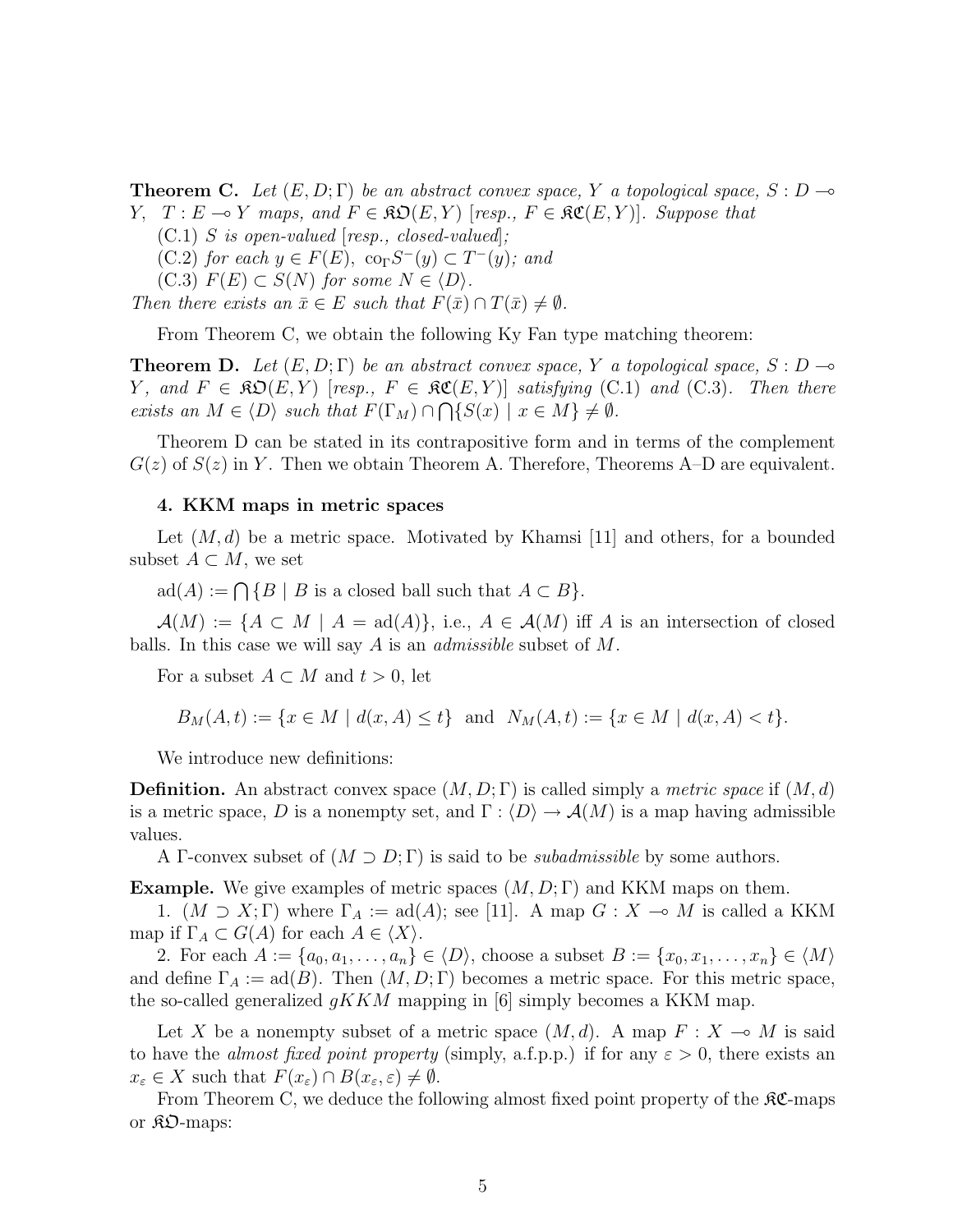**Theorem 4.1.** Let  $(M \supset D; \Gamma)$  be a metric space and X a  $\Gamma$ -convex subset of M such that  $X \cap D$  is dense in X. Suppose that  $F \in \mathfrak{RC}(X,X)$  [resp.,  $\mathfrak{RO}(X,X)$ ] such that  $F(X)$ is totally bounded. Then F has the a.f.p.p.

**Proof 1.** Let  $E = Y := X$  in Theorem C. Since  $X \cap D$  is dense in X and  $F(X)$  is a totally bounded subset of X, for each  $\varepsilon > 0$ , there exists a finite subset A of  $X \cap D$  such that  $F(X) \subset \bigcup_{x \in A} N(x, \varepsilon) \subset \bigcup_{x \in A} B(x, \varepsilon)$ . Let us define a map  $S : X \cap D \to X$  by  $S(x) := N(x, \varepsilon)$  [resp.,  $S(x) := B(x, \varepsilon)$ ] for  $x \in X \cap D$ . Then each  $S(x)$  is open [resp., closed. Therefore (C.1) and (C.3) are satisfied. Let us define another map  $T : X \to X$  by  $T(x) := B(x, \varepsilon)$  for  $x \in X$ . Then it is easy to show (C.2). [In fact, for any  $N \in \langle S^-(y) \rangle$ ,  $\Gamma_N$  is the intersection of closed balls containing N. Since  $T^-(y)$  is one of such closed balls, we have  $\Gamma_N \subset T^-(y)$ . Therefore, by Theorem C, there exists an  $x_\varepsilon \in X$  such that  $F(x_{\varepsilon}) \cap T(x_{\varepsilon}) = F(x_{\varepsilon}) \cap B(x_{\varepsilon}, \varepsilon) \neq \emptyset. \quad \Box$ 

**Proof 2.** Let  $Y := F(X)$ . Then, for each  $\varepsilon > 0$ , there exists a finite subset A of  $X \cap D$  such that  $Y \subset \bigcup_{x \in A} N(x, \varepsilon) \subset \bigcup_{x \in A} B(x, \varepsilon)$ . Let us define a map  $G : X \to Y$ by  $G(x) := Y \setminus N(x, \varepsilon)$  [resp.,  $G(x) := Y \setminus B(x, \varepsilon)$ ] for  $x \in X$ . Then each  $G(x)$  is by  $G(x) := Y \setminus N(x, \varepsilon)$  [resp.,  $G(x) := Y \setminus D(x, \varepsilon)$ ] for  $x \in X$ . Then each  $G(x)$  is closed [resp., open] and  $\bigcap_{x \in A} G(x) = \emptyset$ . Hence G is not a KKM map with respect to  $F \in$  $\mathfrak{RC}(X, Y)$  [resp.,  $\mathfrak{RO}(X, Y)$ ]. Hence there exists a set  $B = \{x_0, x_1, \ldots, x_m\} \in \langle X \cap D \rangle$  such that  $F(\Gamma_B) \nsubseteq G(B)$ . Therefore, there exists an  $x_\varepsilon \in F(\Gamma_B)$  such that  $x_\varepsilon \notin G(B)$ , that is,  $x_{\varepsilon} \in N(x_i, \varepsilon)$ [resp.,  $x_{\varepsilon} \in B(x_i, \varepsilon)$ ] for all  $i \in \{0, 1, \ldots, m\}$ . Hence  $x_i \in N(x_{\varepsilon}, \varepsilon)$  [resp.,  $x_{\varepsilon} \in B(x_i, \varepsilon)$  for all  $i \in \{0, 1, \ldots, m\}$ . If  $x_{\varepsilon} \in F(x_{\varepsilon}')$  for some  $x_{\varepsilon}' \in \Gamma_B \subset B(x_{\varepsilon}, \varepsilon)$  or equivalently  $x_{\varepsilon} \in \Gamma_B \subset B(x'_{\varepsilon}, \varepsilon)$ . Therefore,  $x_{\varepsilon} \in F(x'_{\varepsilon}) \cap B(x'_{\varepsilon}, \varepsilon) \neq \emptyset$ .  $\Box$ 

From Theorem 4.1, it is routine to deduce the following fixed point theorem:

**Theorem 4.2.** Let  $(M \supset D; \Gamma)$  be a metric space and X a  $\Gamma$ -convex subset of M such that  $X \cap D$  is dense in X. Then any compact closed map  $F \in \mathfrak{RC}(X,X)$  [resp.,  $\mathfrak{SO}(X,X)$ ] has a fixed point.

In [29], we had the following:

**Lemma 4.3.** Let  $(E, D; \Gamma)$  be an abstract convex space, Z, W two topological spaces,  $F \in \mathfrak{RC}(E, Z)$  and  $f : Z \to W$  a continuous function. Then  $fF \in \mathfrak{RC}(E, W)$ . This also holds for  $\mathcal{R} \mathfrak{O}$  instead of  $\mathcal{R} \mathfrak{C}$ .

As a consequence of Theorem 4.2 and Lemma 4.3, we obtain a Schauder type fixed point theorem for metric spaces:

**Corollary 4.4.** Let  $(M \supset D; \Gamma)$  be a metric space and X a  $\Gamma$ -convex subset of M such that  $X \cap D$  is dense in X. If the identity map  $1_E \in \mathfrak{RC}(X,X)$  [resp.,  $1_E \in \mathfrak{RD}(X,X)$ ], then any compact continuous function  $f: X \to X$  has a fixed point.

Note that Theorems 4.1, 4.2, Lemma 4.3 and Corollary 4.4 properly generalize the corresponding ones in [1]. Moreover, the authors of [1] claimed that acyclic maps defined on G-convex spaces have the KKM property; but it was already shown by Park and Kim in 1997.

From Theorem 4.2 and Lemma 4.3, we have the following coincidence theorem: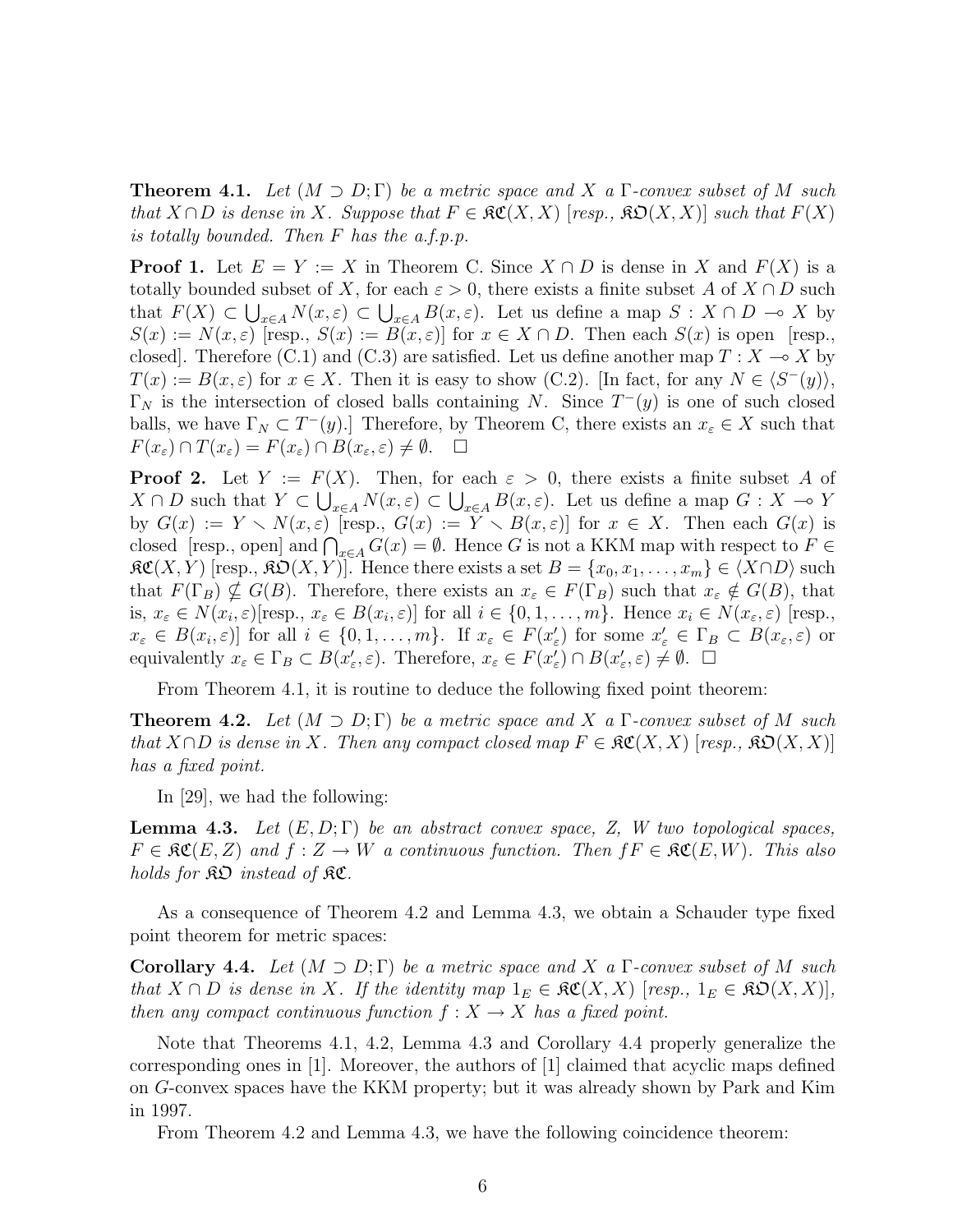**Theorem 4.5.** Let  $(M \supset D; \Gamma)$  be a metric space, X a  $\Gamma$ -convex subset of M such that  $X \cap D$  is dense in X, and Z a compact topological space. Let  $T : Z \longrightarrow X$  be a map having a continuous selection and  $F \in \mathfrak{RC}(X,Z)$  [resp.,  $F \in \mathfrak{RD}(X,Z)$ ] a closed map. Then there exist  $x_0 \in X$  and  $z_0 \in Z$  such that  $z_0 \in F(x_0)$  and  $x_0 \in T(x_0)$ .

**Proof.** Let f be a continuous selection of T. Then  $fF \in \mathcal{RC}(X,X)$  by Lemma 4.3 and it is compact and u.s.c. Hence, by Theorem 4.2, it has a fixed point  $x_0 \in X$  such that  $x_0 \in fF(x_0)$ . Therefore,  $x_0 = f(z_0) \in T(z_0)$  for some  $z_0 \in F(x_0)$ .  $\Box$ 

From Theorem D, we deduce the following Ky Fan type matching theorem:

**Theorem 4.6.** Let  $(M \supset D; \Gamma)$  be a metric space, X a  $\Gamma$ -convex subset of M, and Z a topological space. Let  $S : X \cap D \multimap Z$  be an open-valued [resp., closed-valued] map and  $F \in \mathfrak{RC}(X,Z)$  [resp.,  $F \in \mathfrak{RO}(X,Z)$ ] such that  $F(X) \subset S(N)$  for some  $N \in \langle X \cap D \rangle$ . Then there exists an  $A \in \langle X \cap D \rangle$  such that  $F(\Gamma_A) \cap \bigcap \{T(x) \mid x \in A\} \neq \emptyset$ .

Note that Theorems 4.5 and 4.6 are far-reaching extensions of [1, Theorem 2.5 and 2.7], resp.

From Theorem C with  $E = Y$  and  $F = 1_E$ , we have the following Fan-Browder type fixed point theorem:

**Theorem 4.7.** Let  $(E, D; \Gamma)$  be an abstract convex space such that  $1_E \in \mathcal{RO}(E, E)$  [resp.,  $1_E \in \mathfrak{RC}(E, E)$ , and  $S : D \multimap E$ ,  $T : E \multimap E$  maps. Suppose that

- (1) S is open-valued [resp., closed-valued];
- (2) for each  $y \in E$ ,  $\operatorname{co}_{\Gamma} S^{-}(y) \subset T^{-}(y)$ ; and
- (3)  $E = S(N)$  for some  $N \in \langle D \rangle$ .

Then there exists an  $\bar{x} \in E$  such that  $\bar{x} \in T(\bar{x})$ .

Theorem 4.7 generalizes [1, Corollary 2.8].

In the last part of [1], the authors introduced  $N\mathcal{R}$ -metric spaces, which are G-convex spaces and hence  $KKM$ -spaces. For those spaces, some known results on hyperconvex metric spaces are extended in [1].

## 5. KKM maps in hyperconvex metric spaces

**Definition.** A metric space  $(H, d)$  is said to be *hyperconvex* if

$$
\bigcap_{\alpha} B(x_{\alpha}, r_{\alpha}) \neq \emptyset
$$

for any collection  $\{B(x_{\alpha}, r_{\alpha})\}$  of closed balls in H for which  $d(x_{\alpha}, x_{\beta}) \leq r_{\alpha} + r_{\beta}$ .

**Example.** It is known that the space  $\mathbb{C}(E)$  of all continuous real functions on a Stonian space E (that is, extremally disconnected compact Hausdorff space) with the usual norm is hyperconvex, and that every hyperconvex real Banach space is a space  $\mathbb{C}(E)$  for some Stonian space E. Therefore,  $(\mathbb{R}^n, \| \cdot \|_{\infty})$ ,  $l^{\infty}$ , and  $L^{\infty}$  are concrete examples of hyperconvex metric spaces.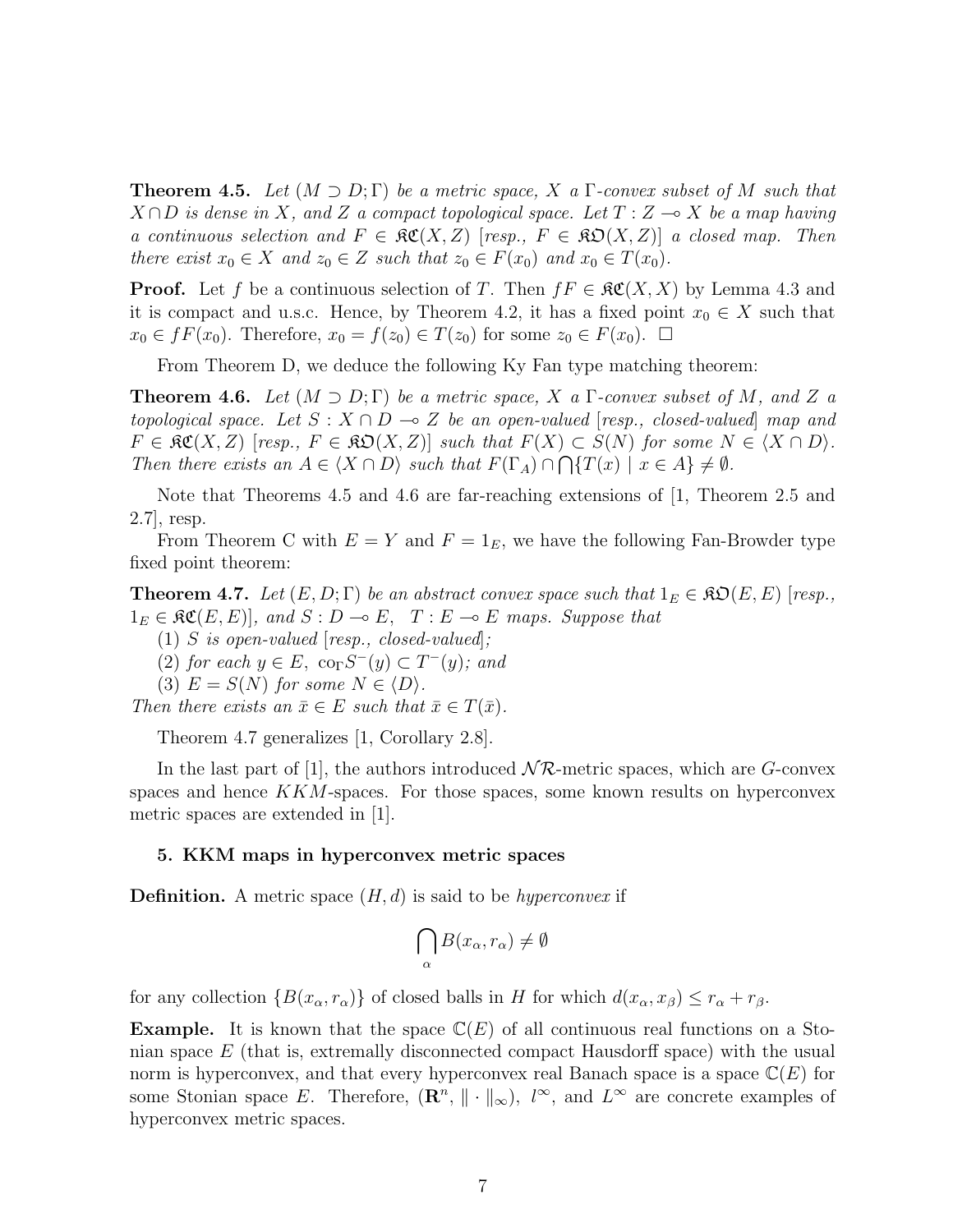Results of Aronszajn and Panitchpakti [2, Theorem 1'] and Isbell [10, Theorem 1.1] are combined in the following:

**Lemma 5.1.** A hyperconvex metric space is complete and (freely) contractible.

The following is easy to prove:

**Lemma 5.2.** An admissible subset of a hyperconvex metric space is hyperconvex.

**Definition.** An abstract convex space  $(H, D; \Gamma)$  is called simply a *hyperconvex metric* space if  $(H, d)$  is a hyperconvex metric space, D is a nonempty set, and  $\Gamma : \langle D \rangle \to \mathcal{A}(H)$ is a map having admissible values such that

 $A, B \in \langle D \rangle$ ,  $A \subset B$  implies  $\Gamma_A \subset \Gamma_B$ .

There should be no confusion between a hyperconvex metric space  $H = (H, d)$  and  $(H, D; \Gamma).$ 

**Theorem 5.3.** Any hyperconvex metric space  $(H, D; \Gamma)$  is a KKM space.

**Proof.** For each  $A \in \langle D \rangle$ ,  $\Gamma_A$  is hyperconvex by Lemma 5.2 and hence contractible by Lemma 5.1. Therefore,  $(H, D; \Gamma)$  is an H-space and hence a G-convex space. It is well-known that any G-convex space is a KKM space.  $\Box$ 

Example. 1. As a consequence of Theorem 5.3, we obtain Khamsi's KKM theorem for a particular  $\Gamma$  and for particular KKM maps with finitely closed values; see [11]. In fact, by replacing the original topology of  $H$  by its finitely generated extension, we can eliminate "finitely".

2. From Theorem 5.3, we can obtain another particular forms in [3, Theorems 2 and 3].

It is well-known that any family of closed balls in a hyperconvex metric space has nonempty intersection whenever each two members of the family intersects. More precisely, we have the following [13, p.406]:

**Lemma 5.4.** (Penot) Let  $(H, d)$  be a hyperconvex metric space and  $\{A_{\alpha}\}_{{\alpha}\in{\Lambda}}\subset{\mathcal{A}}(H)$ . If **Lemma 5.4.** (Fenot) Let  $(A, a)$  be a hyperconvex m<br>for each  $\alpha, \beta \in \Lambda$ ,  $A_{\alpha} \cap A_{\beta} \neq \emptyset$ , then  $\bigcap_{\alpha \in \Lambda} A_{\alpha} \neq \emptyset$ .

Note that Lemma 5.4 simply tells that, for a family of admissible subsets of a hyperconvex metric space, the finite intersection property implies the whole intersection property. As was shown by the celebrated Ky Fan lemma [7], this fact is usually shown under some extra compactness assumption.

**Theorem 5.5.** Let  $(E, D; \Gamma)$  be an abstract convex space and H a hyperconvex metric space. If  $F \in \mathfrak{RC}(E,H)$  and  $G : D \to \mathcal{A}(H)$  is a KKM map with respect to F, then  $\bigcap_{z\in D} G(z)\neq \emptyset$ .

**Proof.** Since  $F \in \mathcal{RC}(E, H)$  and  $G : D \to \mathcal{A}(H)$  is a closed-valued KKM map with respect to F, the family  $\{G(z) \mid z \in D\} \subset \mathcal{A}(H)$  has the finite intersection property. Now, by Lemma 5.4, we have the conclusion.  $\Box$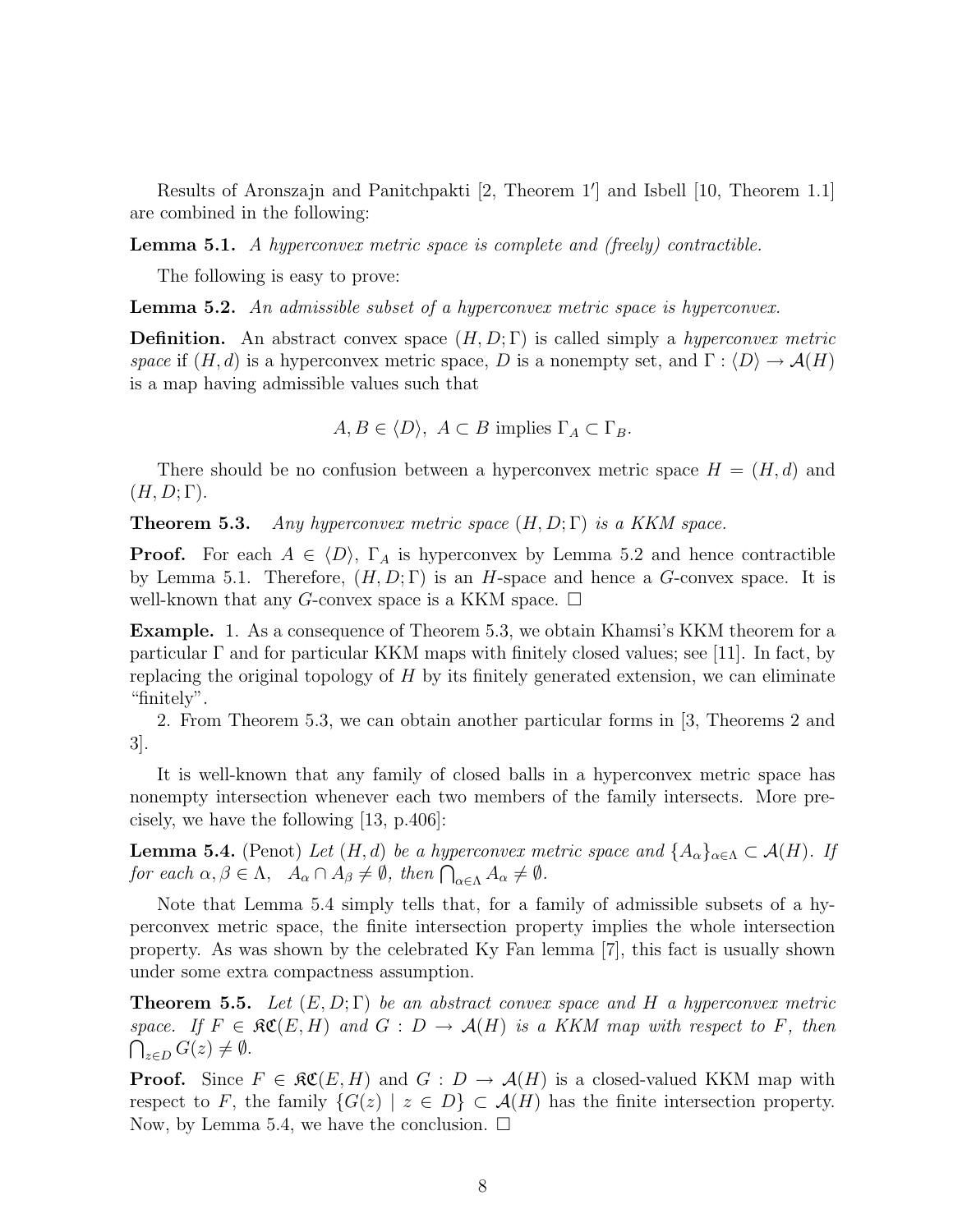Note that Theorem 5.5 reduces to [4, Theorem 5] and [5, Theorem 1] when  $E = D$  is a metric space.

**Corollary 5.6.** [5, Corollary 1] Let X be a  $\Gamma$ -convex subset of a hyperconvex metric space  $(H \supset X; \Gamma)$ . If  $F \in \mathfrak{RC}(X, X)$  and  $G : X \cap D \to \mathcal{A}(X)$  is a KKM map with respect to F, then G has a fixed point.

From Theorem B, we have another whole intersection property as follows:

**Theorem 5.7.** Let  $(E, D; \Gamma)$  be an abstract convex space and H a hyperconvex metric space. Suppose that  $F \in \mathfrak{RC}(E,H)$ ,  $S : D \to \mathcal{A}(H)$  and  $T : E \multimap H$  are maps satisfying

(1)  $S: D \to \mathcal{A}(H)$  is a KKM map with respect to F;

(2) for each  $x \in E$ ,  $F(x) \subset T(x)$ ; and

(3) for each  $y \in F(E)$ ,  $M \in \langle D \setminus G^{-}(z) \rangle$  implies  $\Gamma_M \subset E \setminus H^{-}(z)$ . (3) for each  $y \in F$ <br>Then  $\bigcap_{z \in D} S(z) \neq \emptyset$ .

**Proof.** Since  $F \in \mathcal{RC}(E,H)$  and  $S : D \to \mathcal{A}(H)$  is a closed-valued KKM map with respect to F, by Theorem B, the family  $\{S(z) | z \in D\} \subset \mathcal{A}(H)$  has the finite intersection property. Now, by Lemma 5.6, the family has the whole intersection property.  $\Box$ 

**Theorem 5.8.** Let  $(E, D; \Gamma)$  be an abstract convex space and H a hyperconvex metric space. Suppose that

- $(1)$   $F \in \mathfrak{RC}(E,H);$
- $(2)$   $G : D \rightarrow H$  is a KKM map with respect to F; and
- (3) for each  $z \in D$ ,  $F(E) \cap G(z)$  is admissible in H.

Then  $F(E) \cap \bigcap \{G(z) \mid z \in D\} \neq \emptyset$ .

**Proof.** Define a map  $G' : D \to \mathcal{A}(H)$  by  $G'(z) := F(E) \cap G(z)$  for each  $z \in D$ . Since  $F(\Gamma_A) \subset G(A)$  for each  $A \in \langle D \rangle$  by (ii), we have

$$
F(\Gamma_A) \subset F(A) \cap G(A) = G'(A)
$$

and hence, G' is a KKM map with respect to F. Then, by Theorem 5.5,  $\bigcap_{z\in D} G'(z) \neq \emptyset$ . which is the conclusion.  $\Box$ 

Theorem 5.8 reduces to [5, Theorem 2] whenever  $E = D = X$  is a metric space and  $F(X)$  and each  $G(z)$  are admissible.

Remark. In Theorem 5.7, instead of (iii), we may assume

(iii)' G has closed values and  $F(X)$  is compact.

Applying Lemma 5.4, we obtain the following Ky Fan type matching theorem:

**Theorem 5.9.** Let  $(E, D; \Gamma)$  be an abstract convex space, H a hyperconvex metric space,  $S : D \multimap H$ , and  $F \in \mathfrak{RC}(E, H)$  satisfying

- $(1)$  S is open-valued;
- (2) for each  $z \in D$ ,  $S<sup>c</sup>(z) := H \setminus S(z)$  is admissible; and
- (3)  $H = S(D)$ .

Then there exists an  $A \in \langle D \rangle$  such that  $F(\Gamma_A) \cap$  $\overline{a}$  $\{S(z) \mid z \in A\} \neq \emptyset.$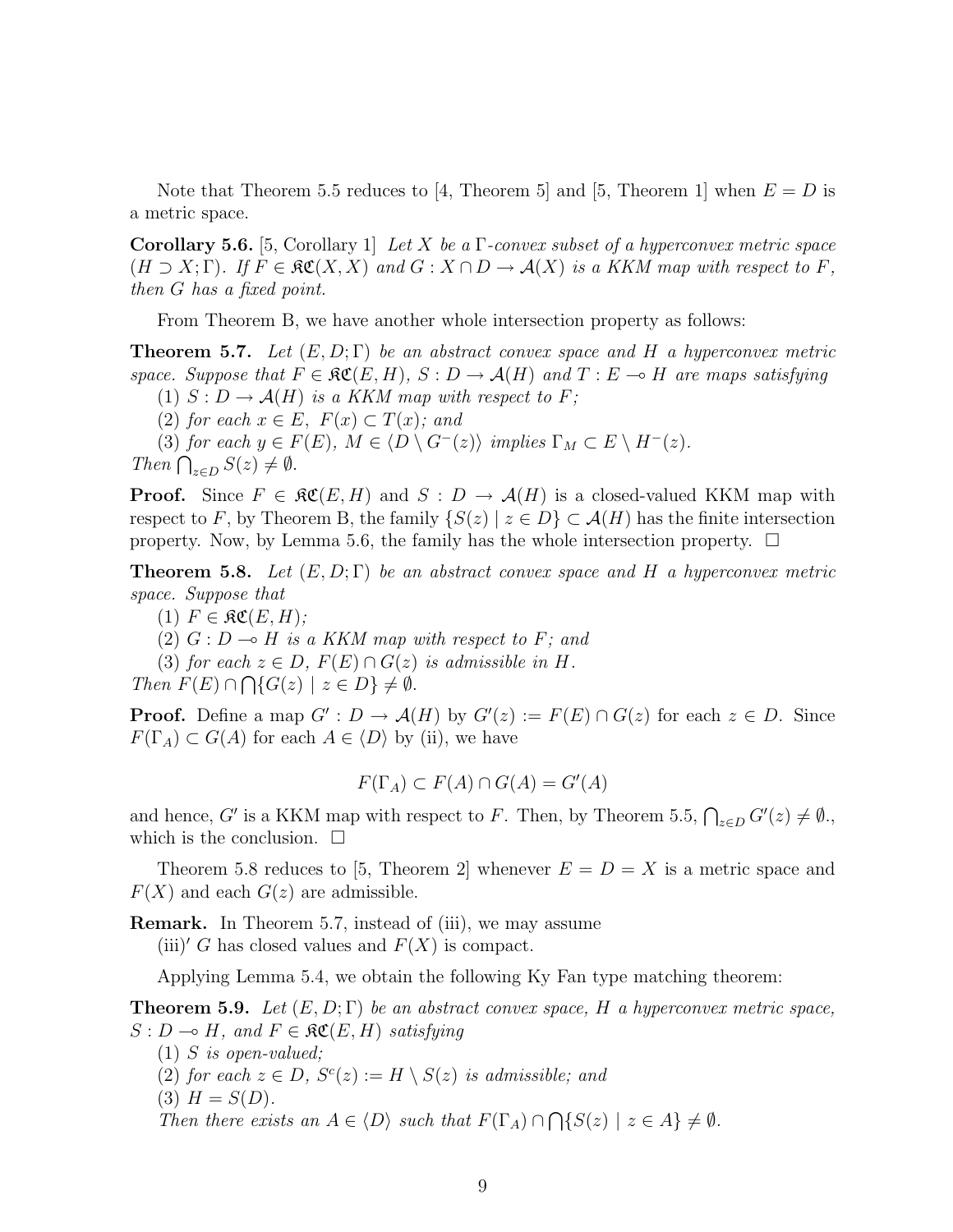**Proof.** Suppose, on the contrary, that  $F(\Gamma_A) \subset$ S  $\{S^c(z) \mid z \in A\}$  for each  $A \in \langle D \rangle$ . Hence  $S^c$  is a closed-valued KKM map with respect to F. Since  $F \in \mathcal{RC}(E,H)$ , the family  $\{S^c(z) \mid z \in D\}$  of admissible subsets of H has the finite intersection property. Then by  $\{S^{\alpha}(z) \mid z \in D\}$  or admissible subsets of H has the limite intersection<br>Lemma 5.4, we have  $\bigcup \{S^c(z) \mid z \in D\} \neq \emptyset$ . This contradicts (3).

Theorem 5.9 reduces to [5, Theorem 3] whenever  $E = X$  is a metric space,  $D = I$  is a subset of X, and  $S(z) = U_z$ .

The following coincidence theorem follows from Theorem 5.9:

**Theorem 5.10.** Let  $(E, D; \Gamma)$  be an abstract convex space, H a hyperconvex metric space,  $F \in \mathfrak{RC}(E, H)$  and  $S : D \multimap H$  a map satisfying (1)-(3) of Theorem 5.8. Moreover, if (4)  $T: E \to H$  is a map satisfying  $\text{co}_{\Gamma} S^{-}(y) \subset T^{-}(y)$  for each  $y \in H$ , then there exists an  $\bar{x} \in E$  such that  $F(\bar{x}) \cap T(\bar{x}) \neq \emptyset$ .

**Proof.** Applying Theorem 5.9, there exist an  $A \in \langle D \rangle$ , an  $x_0 \in \Gamma A$  and a  $y_0 \in F(x_0)$ such that  $y_0 \in \bigcap \{ S(z) \mid z \in A \}.$  Since  $z \in A$  implies  $z \in S^{-}(y_0)$ , and hence  $x_0 \in \Gamma_A \subset$  $\operatorname{co}_{\Gamma} S^{-}(y_0) \subset T^{-}(y_0)$ . Therefore  $y_0 \in F(x_0) \cap T(x_0)$ .  $\Box$ 

Theorem 5.10 reduces to [4, Theorem 7] and [5, Theorem 4] whenever  $E = D = X$  is a metric space.

In the last section of [5], its authors applied Theorem 5.5 to some abstract forms of generalized variational inequality problems. All of the results in [5, Section 3] can be generalized by our method.

The following is a Ky Fan type minimax inequality:

**Theorem 5.11.** Let  $(E, D; \Gamma)$  be an abstract convex space, H a hyperconvex metric space,  $F \in \mathfrak{SC}(E,H)$ . Suppose that  $\varphi : D \times H \to \mathbb{R}$  and  $\psi : E \times H \to \mathbb{R}$  are real functions satisfying

(1)  $\psi(x, y) < 0$  for each  $(x, y) \in \text{Gr}(F)$ ;

(2) for each  $z \in D$ ,  $\{y \in H \mid \varphi(z, y) \leq 0\}$  is admissible; and

(3) for each  $y \in H$ ,  $\text{co}_{\Gamma} \{z \in D \mid \varphi(z, y) > 0\} \subset \{x \in E \mid \psi(x, y) > 0\}.$ 

Then there exists a  $y_0 \in H$  such that  $\varphi(z, y_0) \leq 0$  for each  $z \in D$ .

**Proof.** Define two maps  $T : E \multimap H$  and  $G : D \multimap H$  by

 $T(x) := \{y \in H \mid \psi(x, y) \leq 0\}$  for  $x \in E$  and  $G(z) := \{y \in H \mid \varphi(z, y) \leq 0\}$  for  $z \in D$ .

By (1), we have  $\text{Gr}(F) \subset \text{Gr}(T)$ . By (2), each  $G(z)$  is admissible. Moreover, by (3), for each  $A \in \langle D \rangle$  and for each  $y \in T(\Gamma_A)$ ,

 $\varphi(z, y) > 0$  for all  $z \in A$  implies  $\psi(x, y) > 0$  for all  $x \in \Gamma_A$ ,

or equivalently,

 $\psi(x, y) \leq 0$  for some  $x \in \Gamma_A$  implies  $\varphi(z, y) \leq 0$  for some  $z \in A$ .

Therefore  $y \in T(\Gamma_A) \subset G(A)$  and hence  $F(\Gamma_A) \subset G(A)$  for each  $A \in \langle D \rangle$ . Since  $G: D \to \mathcal{A}(H)$  is a closed-valued KKM map with respect to  $F \in \mathfrak{SC}(E, H)$ , by Theorem 5.5, we have a  $y_0 \in \bigcap_{z \in D} G(z)$ , that is,  $\varphi(z, y_0) \leq 0$  for each  $z \in D$ .  $\Box$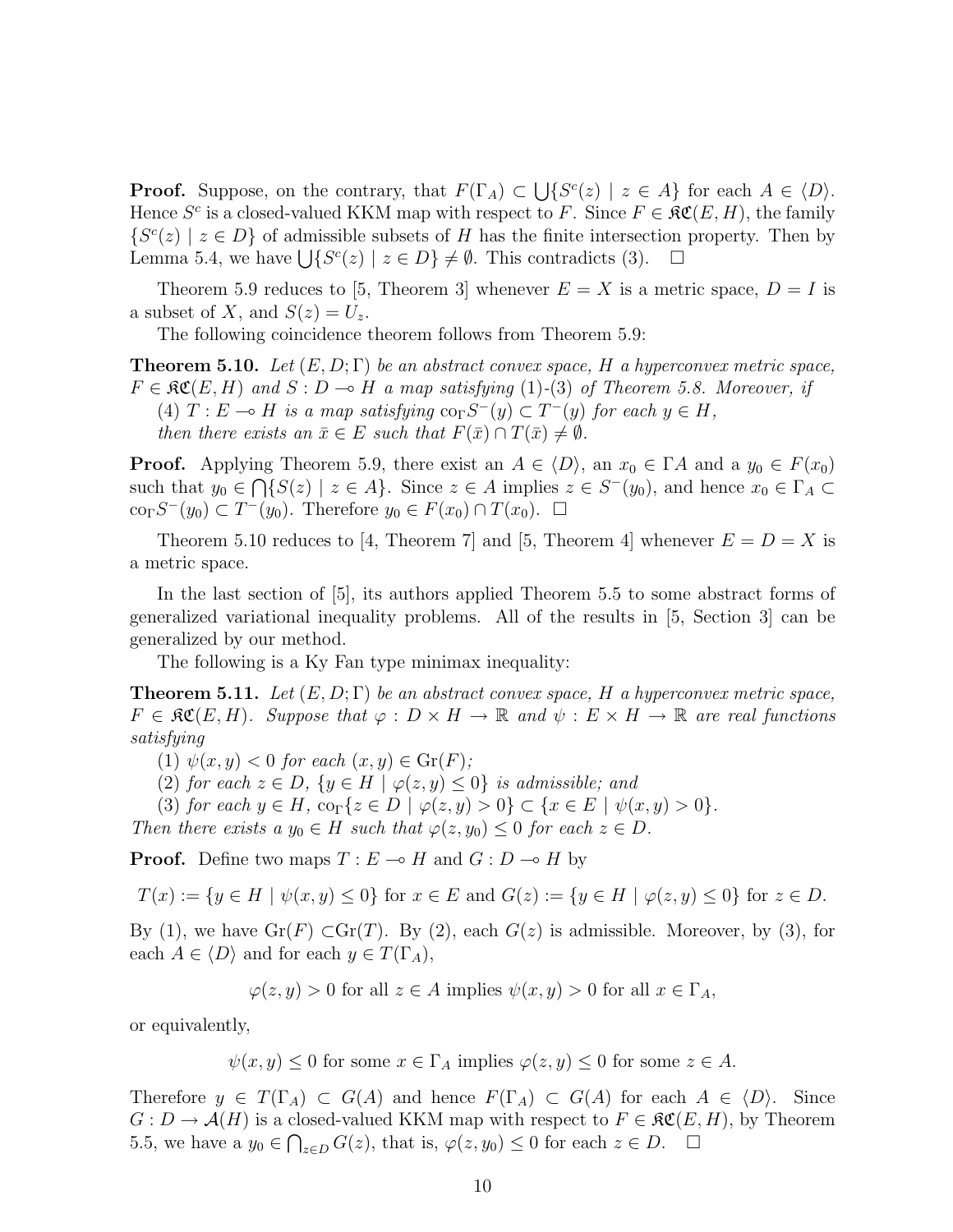Theorem 5.11 reduces to [5, Theorem 5] whenever  $E = D = X$  is a metric space. Similarly all of other results in Section 3 of [5] can be stated for an abstract convex spaces  $(E, D; \Gamma)$  instead of a metric space  $(X; \Gamma)$ . Moreover, note that [4] contains similar contents of [5].

# References

- [1] A. Amini, M. Fakhar, and J. Zafarani, KKM mappings in metric spaces, Nonlinear Anal. 66 (2007), 14–21.
- [2] N. Aronszajn and P. Panitchpakdi, Extensions of uniformly continuous transformations and hyperconvex metric spaces, Pacific J. Math.  $6$  (1956), 405–439.
- [3] T.-H. Chang, C.-M. Chen, and J.-H. Chang, *Generalized 2-KKM theorems and their* applications in hyperconvex metric spaces, Nonlinear Anal. 69 (2008), 1145–1149.
- [4] T.-H. Chang, C.-M. Chang, and H.-C. Huang, Generalized KKM theorems on hyper*convex metric spaces with applications*, Taiwan. J. Math.  $12(9)$  (2008), 2363–2372.
- [5] T.-H. Chang, C.-M. Chen, and C.Y. Peng, Generalized KKM theorems on hyperconvex metric spaces and some applications, Nonlinear Anal. 69 (2008), 530–535.
- [6] C.-M. Chen and T.-H. Chang, *Some results for the family*  $2\text{--}_q KKM(X,Y)$  and the Φ-mapping in hyperconvex metric spaces, Nonlinear Anal. 69 (2008), 2533–2540.
- [7] Ky Fan, A generalization of Tychonoff 's fixed point theorem, Math. Ann. 142 (1961), 305–310.
- [8] C.D. Horvath, Contractibility and generalized convexity, J. Math. Anal. Appl. 156 (1991), 341–357.
- [9] C.D. Horvath, Extension and selection theorems in topological spaces with a generalized convexity structure, Ann. Fac. Sci. Toulouse 2 (1993), 253–269.
- [10] J. R. Isbell, Six theorems about injective metric spaces, Comment. Math. Helvatici 39 (1964), 439–447.
- [11] M. A. Khamsi, KKM and Ky Fan theorems in hyperconvex metric spaces, J. Math. Anal. Appl. 204 (1996), 298–306.
- [12] W.A. Kirk and B. Panyanak, Best approximations in R-trees, Numer. Funct. Anal. Optimiz. 28(5-6) (2007), 681–690.
- [13] W. A. Kirk and B. Sims (ed.), Handbook of Metric Fixed Point Theory, Kluwer Academic Publ., Boston, 2001.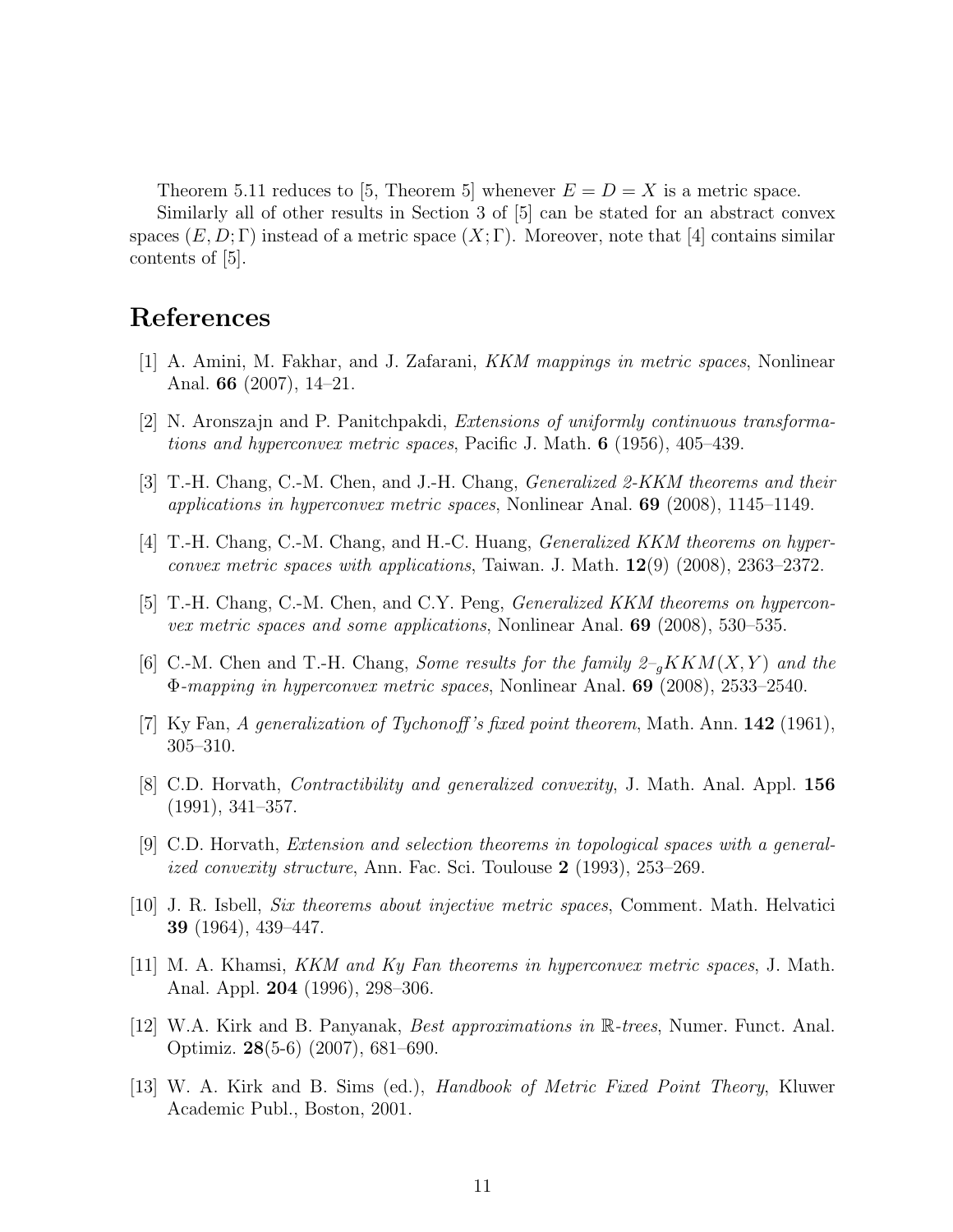- [14] W. A. Kirk, B. Sims, and G. X.-Z. Yuan, The Knaster-Kuratowski and Mazurkiewicz theory in hyperconvex metrix spaces and some of its applications, Nonlinear Analysis 39 (2000), 611–627.
- $[15]$  B. Knaster, K. Kuratowski, S. Mazurkiewicz, *Ein Beweis des Fixpunktsatzes für n*-Dimensionale Simplexe, Fund. Math. 14 (1929), 132–137.
- [16] M. Lassonde, On the use of KKM multifunctions in fixed point theory and related topics, J. Math. Anal. Appl. 97 (1983), 151–201.
- [17] S. Park, Ninety years of the Brouwer fixed point theorem, Vietnam J. Math. 27 (1999), 193–232.
- [18] S. Park, Fixed point theorems in hyperconvex metric spaces, Nonlinear Analysis 37 (1999), 467–472.
- [19] S. Park, The Schauder type and other fixed point theorems in hyperconvex spaces, Nonlinear Analysis Forum 3 (1998), 1–12.
- [20] S. Park and B. Sims, Remarks on fixed point theorems on hyperconvex spaces, Nonlinear Funct. Anal. Appl. 5 (2000), 51–64.
- [21] S. Park, Elements of the KKM theory for generalized convex spaces, Korean J. Comput. & Appl. Math. 7 (2000), 1–28.
- [22] S. Park, Coincidence, almost fixed point, and minimax theorems on generalized convex spaces, J. Nonlinear Convex Anal. 4 (2003), 151–164.
- [23] S. Park, On generalizations of the KKM principle on abstract convex spaces, Nonlinear Anal. Forum 11 (2006), 67–77.
- [24] S. Park, Fixed point theorems on KC-maps in abstract convex spaces, Nonlinear Anal. Forum, 11(2) (2006), 117–127.
- [25] S. Park, Remarks on  $\mathfrak{K}C$ -maps and  $\mathfrak{K}D$ -maps in abstract convex spaces, Nonlinear Anal. Forum 12(1) (2007), 29–40.
- [26] S. Park, Examples of KC-maps and KO-maps on abstract convex spaces, Soochow J. Math. 33(3) (2007), 477–486.
- [27] S. Park, A unified fixed point theory in generalized convex spaces, Acta Math. Sinica, English Series 23(8) (2007), 1509–1536.
- [28] S. Park, Various subclasses of abstract convex spaces for the KKM theory, Proc. Nat. Inst. Math. Sci. 2(4) (2007), 35–47.
- [29] S. Park, Elements of the KKM theory on abstract convex spaces, J. Korean Math. Soc. 45(1) (2008), 1–27.